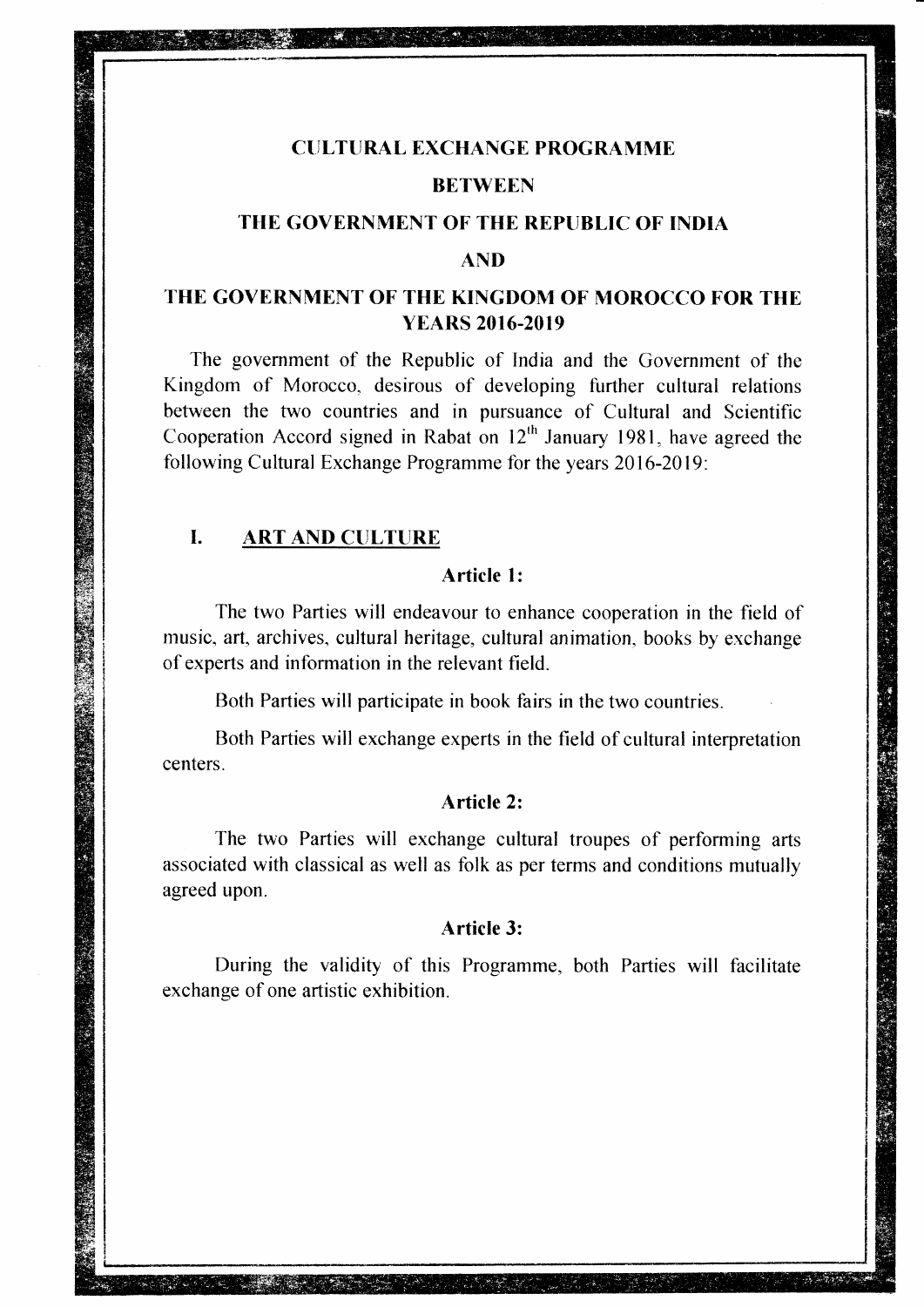#### Article 4:

**All the Contract of the Contract of the Contract of the Contract of the Contract of the Contract of the Contract of the Contract of the Contract of the Contract of the Contract of the Contract of the Contract of the Contr** 

The two Parties will exchange scholars and museum experts in the fields of art and archaeology and also exchange exhibitions in the above fields. Details will be settled through diplomatic channels.

#### Article 5:

Both Parties shall exchange writers between the two countries.

#### Article 6:

Both Parties shall exchange experts for a period of one week in each case, in the field of Records Management, Archives Administration and Conservation of Records.

## Article 7:

Both Parties shall exchange theatre experts, students between similar theatre institutes of both the Countries on reciprocal basis on mutually agreed terms.

#### Article 8:

Both Parties will invite experts from the other side to participate in International Seminars on culture and Arts.

#### Article 9:

Both Parties would cooperate to exchange research and study in field of artistic heritage, tblklore tradition and traditional crafts by exchange of persons from the related field.

#### Article 10:

Both Parties will exchange visit of one expert from library field reciprocal basis for a period not exceeding two weeks.

<u>TAN SALA</u>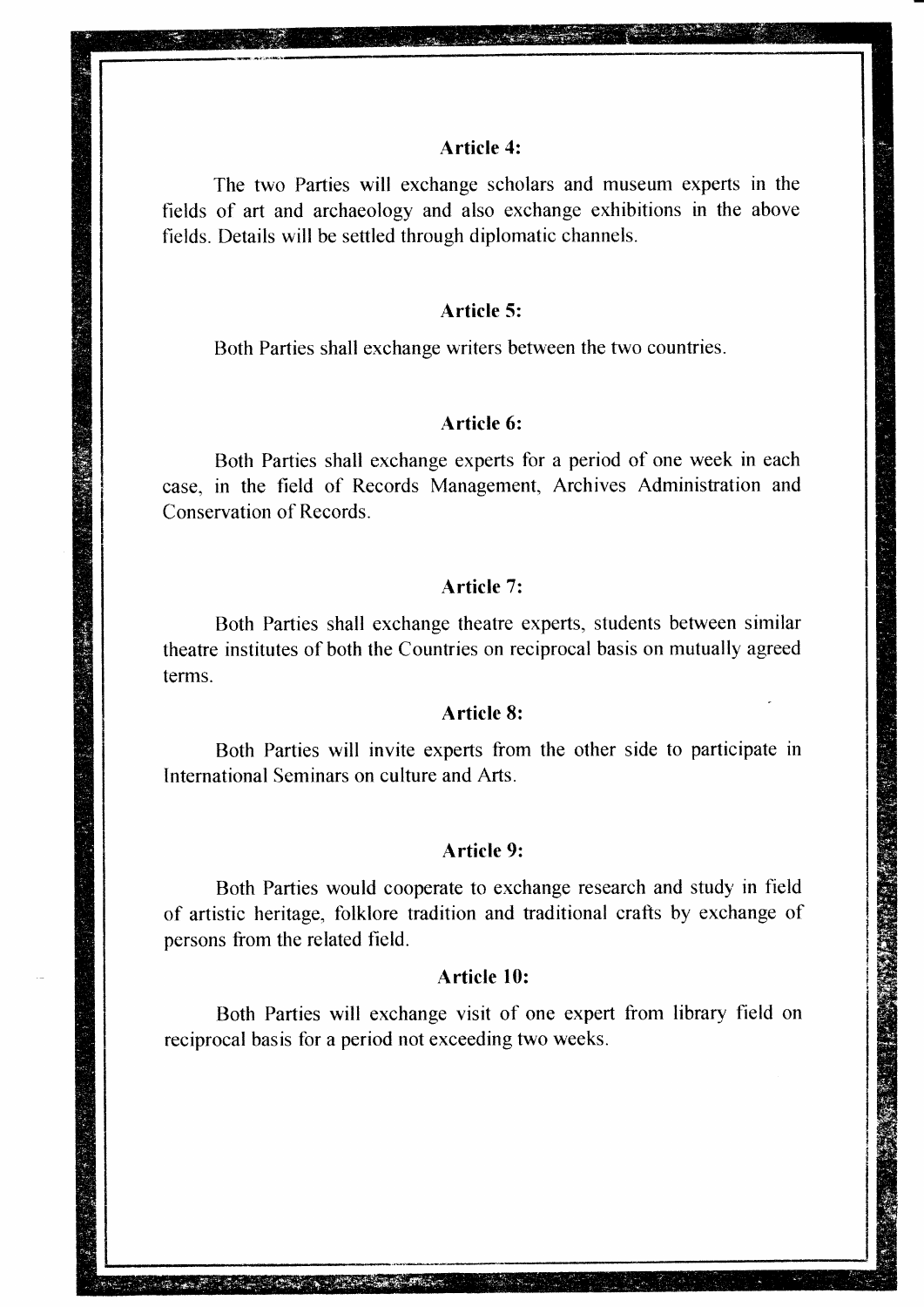## Article 11:

Both Parties may erchange one senior level Science Communication professional to study science museums and non-formal science education programmes in lndia and in Morocco. The professional from Morocco will visit India to study NCSM museum/center programme for identifying and strengthening collaborative avenues for development of interactive science centres, Planetaria and non-tbrmal science learning centres, etc. the duration of- the visit will be one week each. Both Parties will organize science exhibitions in each other countries with mutual consultation.

## Article 12:

India (IGRMS) may like to exchange publications on art and culture of Indian communities with a University/Museum in Morocco IGRMS may also send a set of some 3-4 films on tribes of India from its archive for screening in Morocco and would also like to receive films or publications related with Art and Culture of Morocco.

# II. YOUTH AND SPORTS

.\*,SI1i

## Article l3:

Both sides will encourage cooperation in the field of youth and sports through:

- Exchange of documents, information and experiences;
- Exchange of officials and experts in order to learn of the progress achieved in the fields of each of the two countries, with the objective of establishing a bilateral cooperation in these two disciplines.

# Article 14:

Both sides will encourage their respective federations for boxing and football to enter into direct contacts in order to examine the possibilities of establishing abilateral cooperation in these disciplines.

## III. MASS-MEDIA

#### Article 15:

Both Parties will promote the possibility of cooperation between the two countries in the fields of Radio and TV programmes of mutual interest for which a separate agreement shall be entered into each case.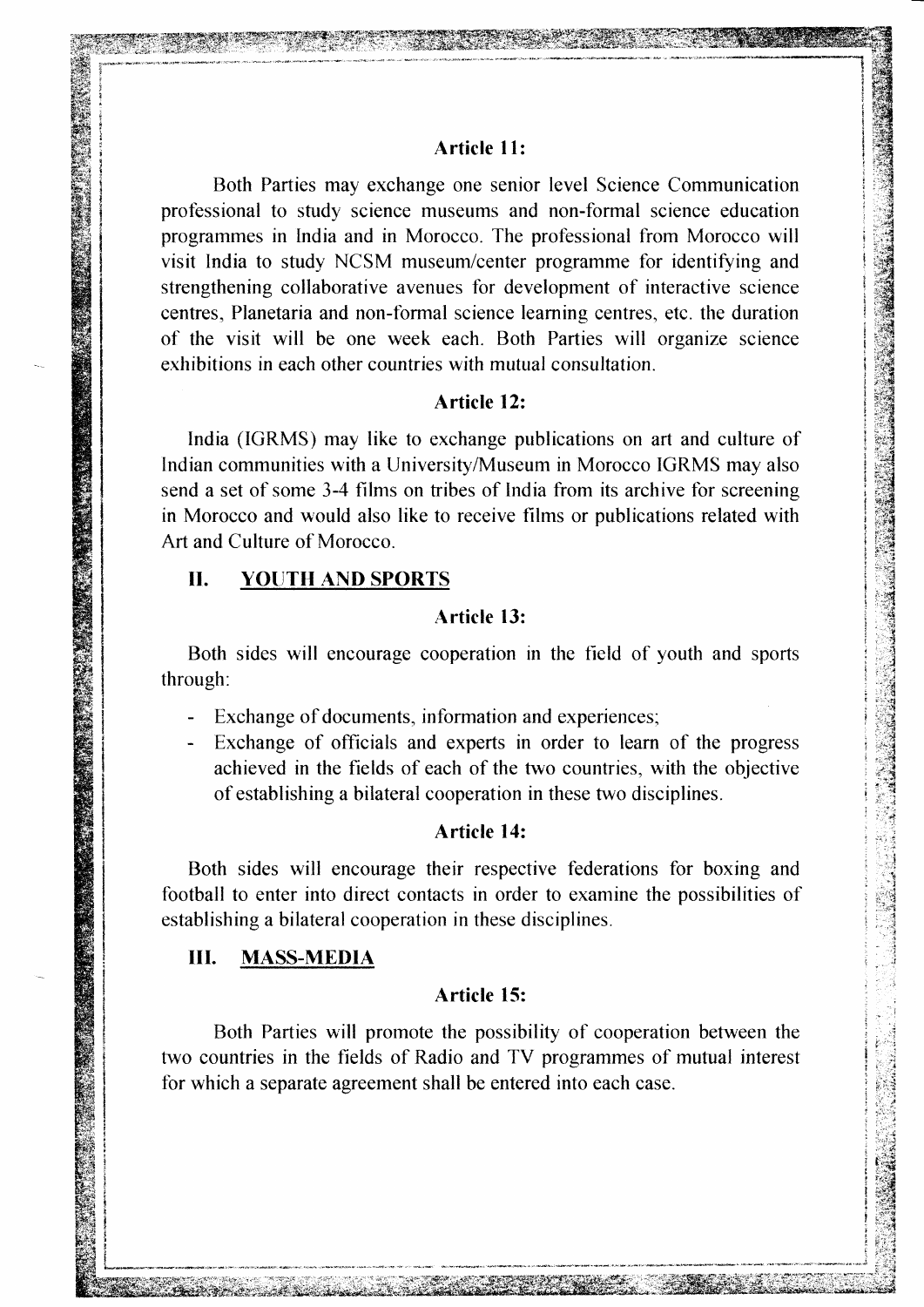# Article 16:

Both Parties will encourage cooperation in the field of cinematography, inter alia. through.

- Erchange of officials of cinematography area;
- Mutual organization of films weeks,

 $\cdots$ i $\cdots$ S $\cdots$ 

:F:€s\$a^#&\*.;iffitFi

Exchange of experiences and information in the cinematography area.

# IV. GENERAL AND FINANCIAL PROVISIONS

#### A. Exchange of individuals, delegations, exhibitions:

Every Party shall send to the other Party the bio-data (including languages spoken and proposed itinerary) at least two months in advance of the expected date of visit of the delegation or individuals selected under this Cultural Exchange Programme, and bio-data of performing groups at an exhibition four months in advance. The receiving Party shall inform the other side about agreeing to receive or postponing the date at least one month in advance.

## B. Exchange of exhibitions:

Separate agreement shall be reached between the promoting Party and the receiving party with regard to exhibition. The sending side shall inform the receiving country about the technical details of the proposed exhibition. The necessary information for the elaboration of the corresponding catalogue must be sent three months before the inauguration date. The art exhibits must arrive at their destination 15 days before the opening of the exhibition.

#### Exchange of materials: C.

Each contracting parfy shall have the right to use the materials exchanged in the fields of information, Mass Media in its own programmes and such materials should not be given by the receiving side to a third party.